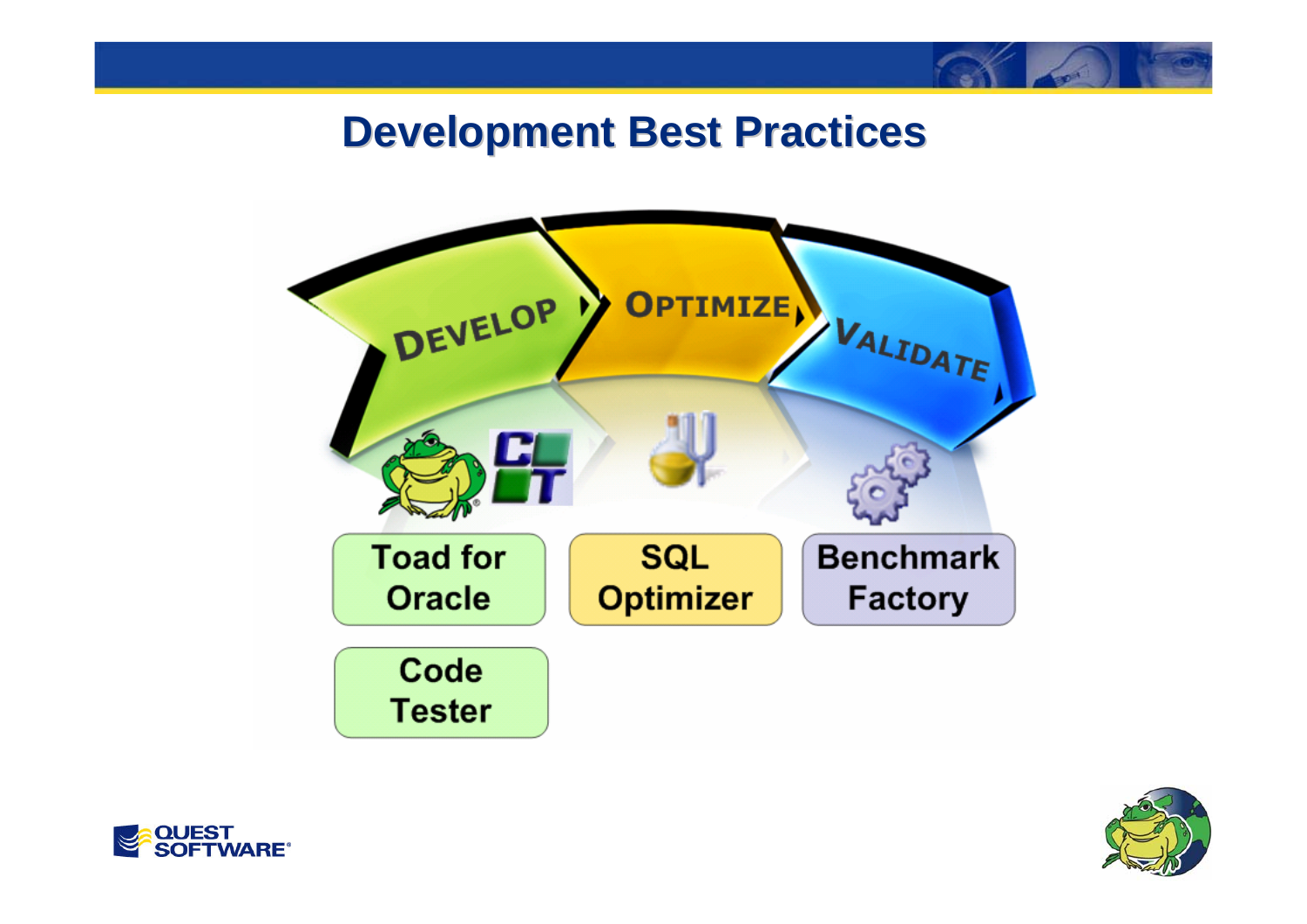# **Toad® for Oracle v.9.6 Configurations for Oracle v.9.6 Configurations**

### • **Toad® for Oracle for Oracle Standard Standard**

- Basic Toad Features + Team Coding + PL/SQL Profiler + PL/SQL Debugging + Knowledge Xpert PL/SQL and DBA
- **Toad® for Oracle for Oracle Professional Professional**
	- **Toad for Oracle Standard** + Code Xpert + Import/Export Utility
- **Toad® for Oracle for Oracle Xpert**
	- $-$  Toad for Oracle Professional + SQL Optimizer

# **• Toad® for Oracle Development Suite**

 **Toad for Oracle Xpert** + Quest Code Tester + Benchmark Factory for **Oracle** 

# **• Toad<sup>®</sup> DBA Suite for Oracle**

 **Toad for Oracle Xpert** + DB Admin Module + **Spotlight on Oracle** <sup>+</sup> Toad Data Modeler + Benchmark Factory for Oracle



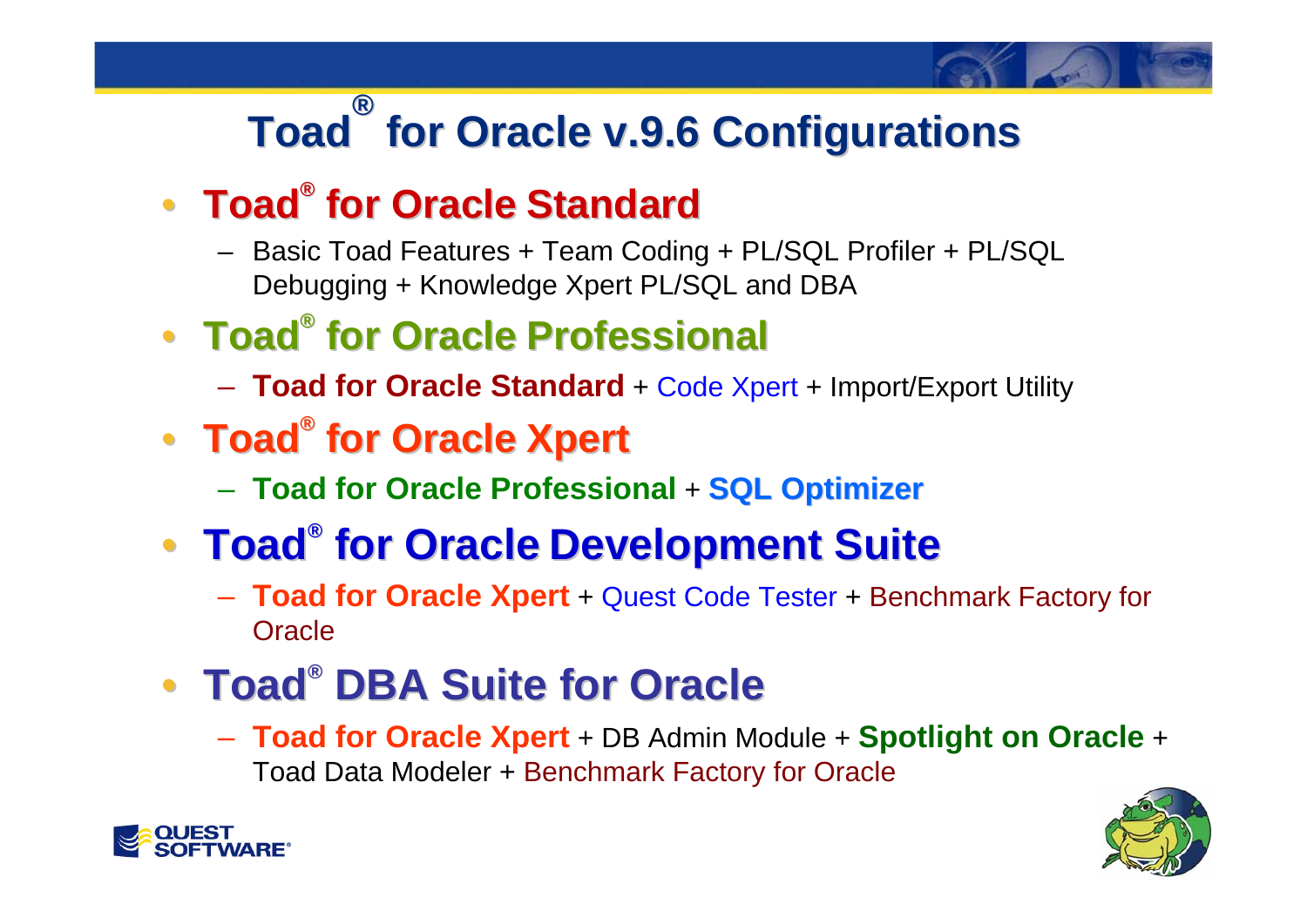# **Add-On modules of TOAD for Oracle On modules of TOAD for Oracle**

#### •**• Toad<sup>®</sup> for Oracle DB Admin module**

 Maintain database health and stability and ensure the best possible performance, while minimizing the impact of changes to the database environment. Including with **Import/Export Utility Wizard** and **Tablespace Management**

#### •**Quest Code Tester for Oracle Quest Code Tester for Oracle**

– By automating the test process, Quest Code Tester for Oracle helps you quickly build tests for both existing and new programs. These tests can be run as you develop your code and as regression tests before the code enters production, ensuring that your programs will remain free of bugs throughout their years of use and maintenance.

#### •**Toad® for Data Modeler for Data Modeler**

- Easily and quickly reverse engineer existing databases
- Work with more than 40 different database versions
- –Increase the time spent designing by reducing the time spent learning the solution
- Easily fit within any organization's budget

#### •**Benchmark Factory for Oracle Benchmark Factory for Oracle**

– Performance and code scalability testing tool that simulates users and transactions on the database and replays production or synthetic workload in non-production environments.



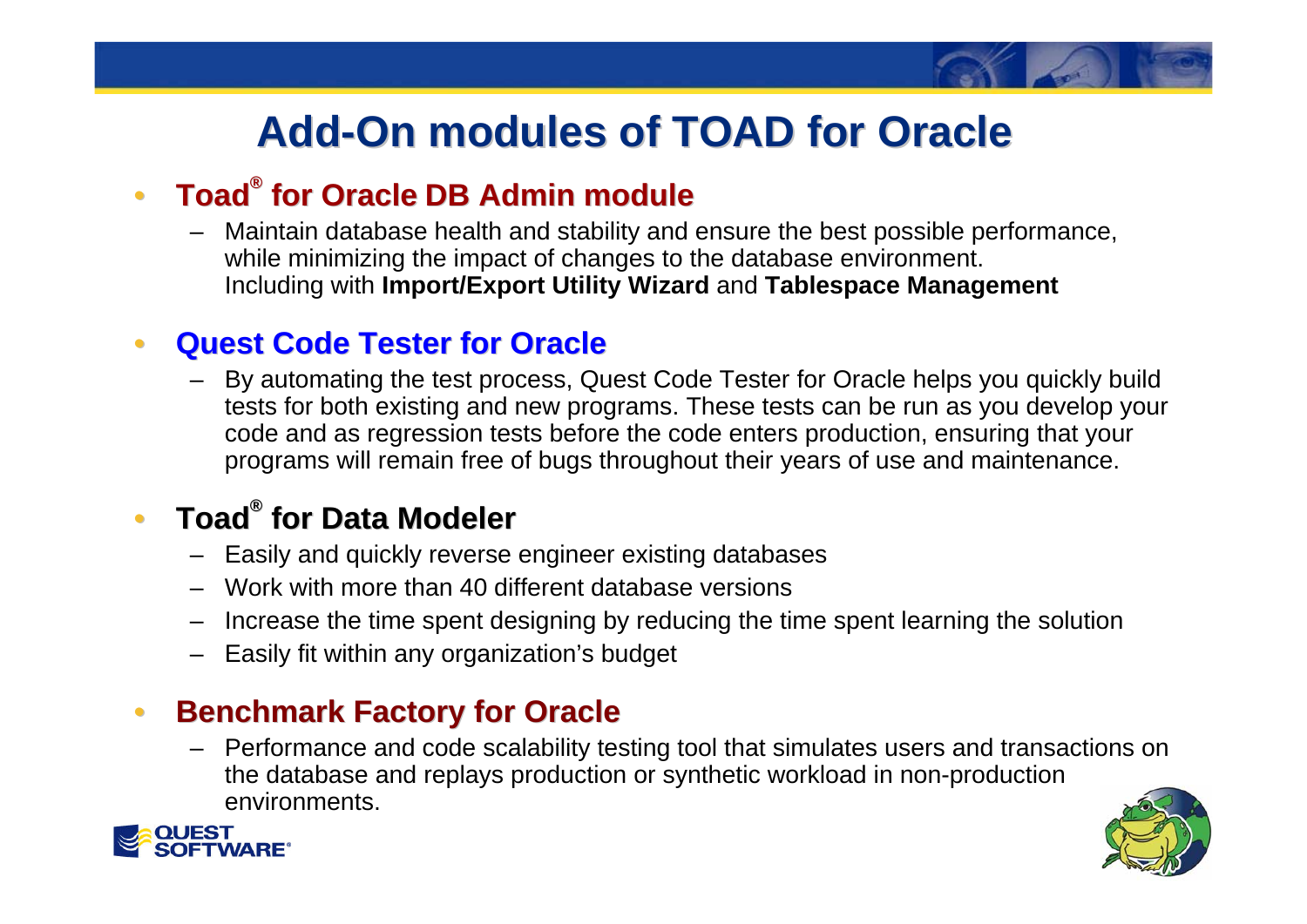- $\bullet$  **Toad ® for Oracle for Oracle Standard Standard** offers a wide range of features for building and maintaining database programs, including PL/SQL and SQL scripts. It includes a PL/SQL and SQL debugging suite and built in knowledge bases: Knowledge Xpert for PL/SQL and Knowledge Xpert for Oracle Administration. You can:
	- $\triangleright$  Visually create queries and execute them
	- ¾ Construct and manage database objects
	- ¾ Share project assets such as templates, scripts, and code snippets, with other team members using Project Manager
	- ¾ Record workflow steps and play them back later with Action Recall
	- ¾ Profile your PL/SQL code to find performance bottlenecks and check for code coverage with PL/SQL Profiler

Toad for Oracle also has its own team collaboration utility called Team Coding . Team Coding works with Toad's editor to control code access.



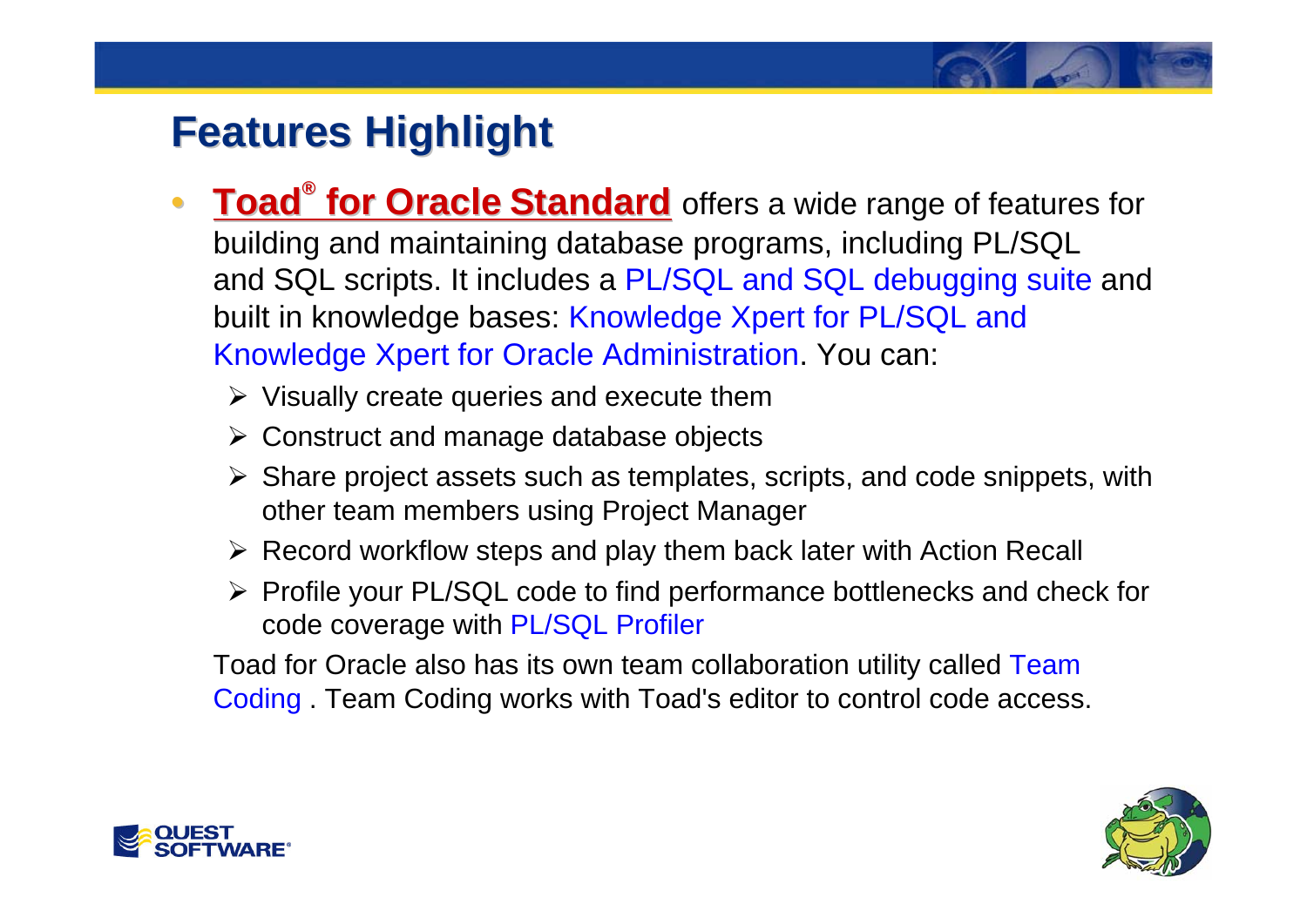• **Toad ®for Oracle Professional** includes all of the features in Toad for Oracle Standard, plus CodeXpert , which automates code quality reviews for an objective and consistent review process. By incorporating rules from experts such as Steven Feuerstein, you have a virtual expert at your fingertips to advise you on your code. And, Code Reviews generate a quality and performance scorecard for your code.

Toad for Oracle Professional also includes an Export File Browser, unique functionality that simplifies the extraction of useful information, including objects and data from an Oracle export file, instead of having to import the entire file. Finally, this Edition of Toad, includes Oracle Import/Export Utility Wizards, which makes it easier for you to work more efficiently.



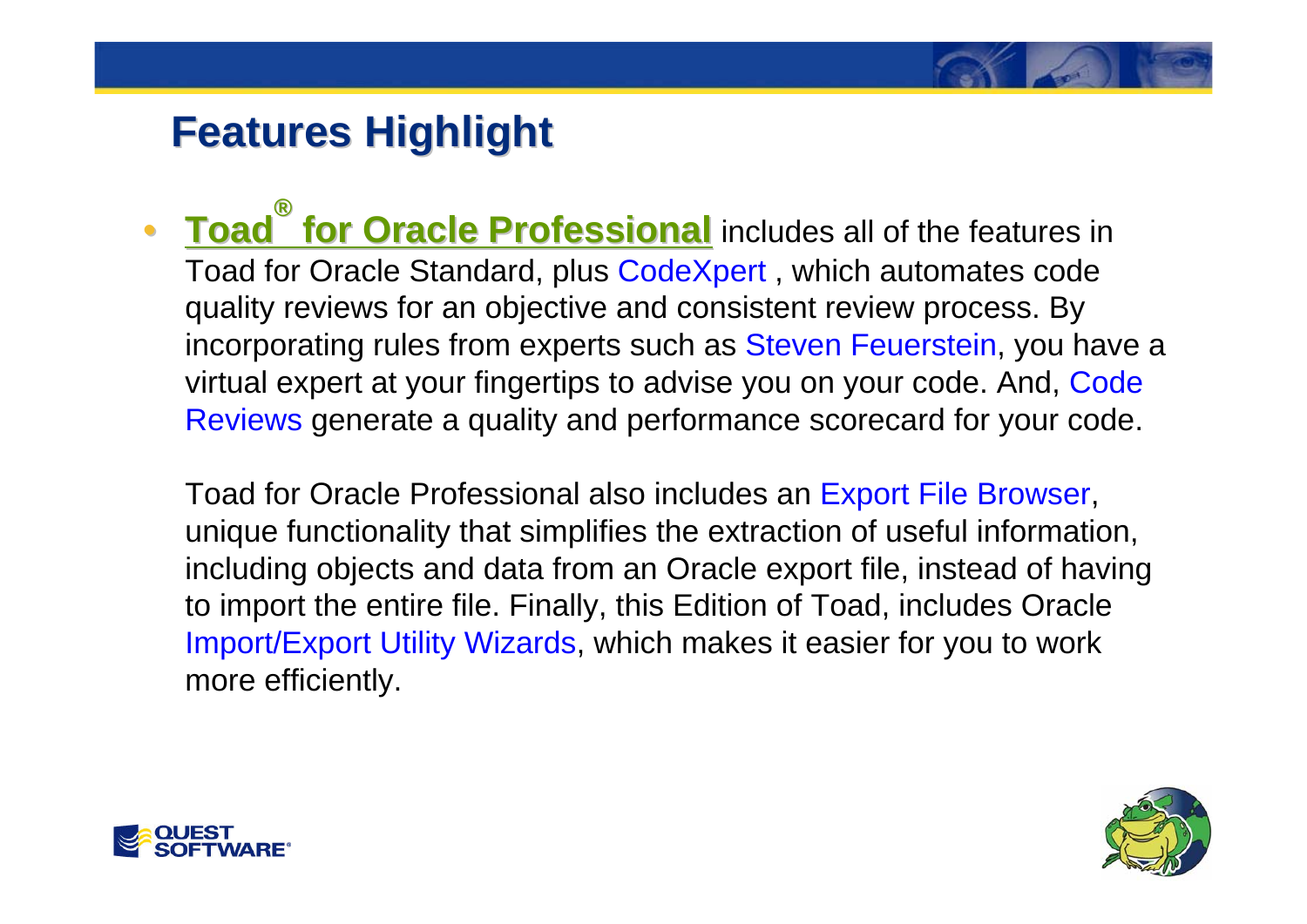- $\bullet$  **Toad ®for Oracle Xpert** includes all of the features in Toad for Oracle Professional, plus integrated SQL performance tuning through SQL Optimizer's SQL Scanner . This utility automatically identifies the SQL statements that may perform poorly in production. It then rewrites SQL for you and offers alternate implementations to improve performance.
	- Toad for Oracle Xpert can also generate virtual indexes and provide advice on the impact of changes to improve the performance of a set of SQL statements.



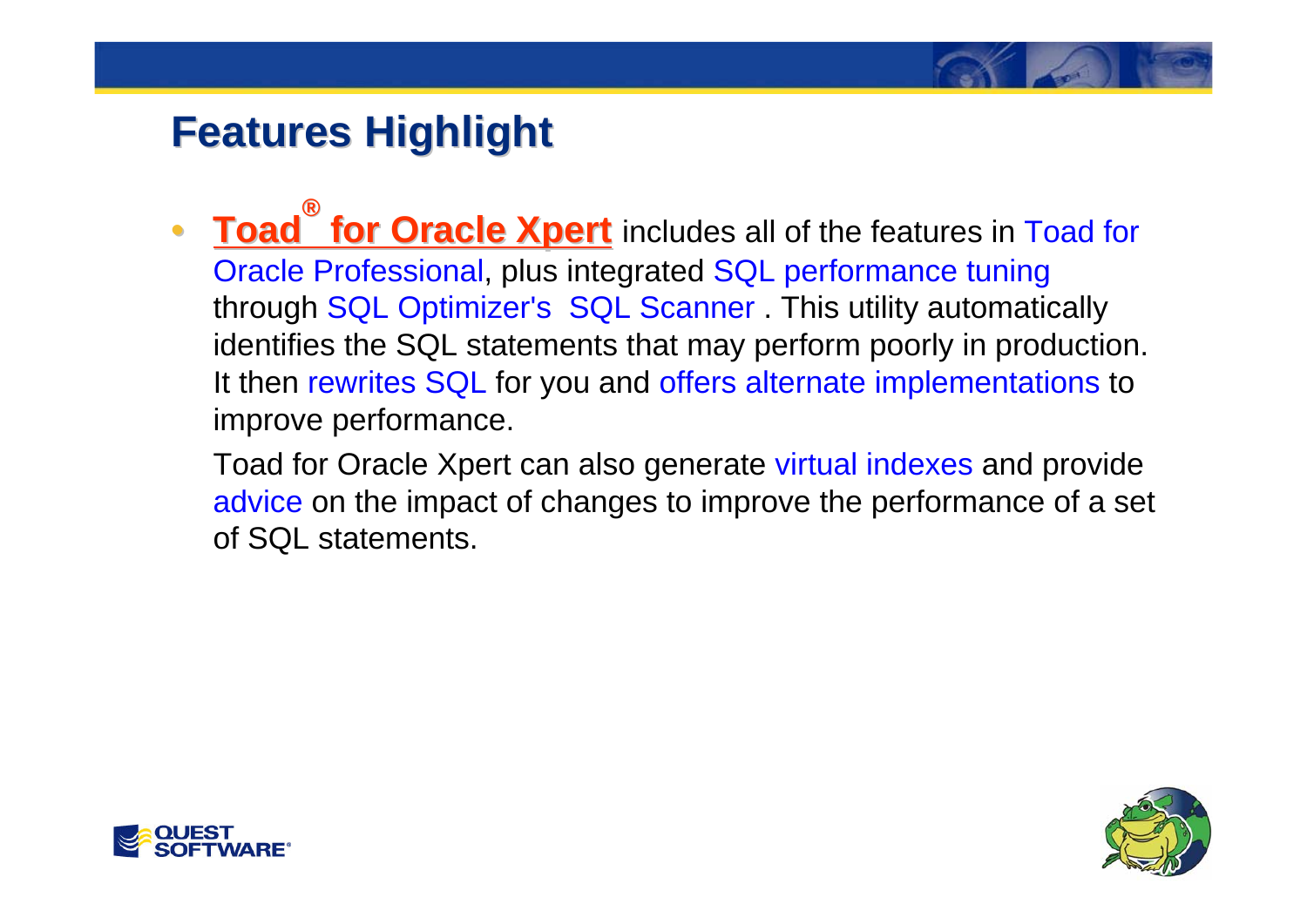#### $\bullet$  **Toad ®for Oracle Development Suite for Oracle Development Suite** provides an easy,

automated way to leverage a wide range of Toad capabilities. It ensures high-quality applications that meet user requirements and perform reliably under production conditions.

The suite comprises Toad for Oracle Xpert, Quest Code Tester for Oracle and Benchmark Factory® for Databases. It helps you focus on three areas to deploy the best possible code to production:

- ¾ *Develop* code faster and with fewer bugs utilize **Quest Code Tester for Oracle** , the first automated **PL/SQL testing** tool on the market, in concert with the Toad for **Oracle Debugger**
- ¾ *Optimize* SQL code with **CodeXpert** to simultaneously scan code and perform a code quality review - use **SQL Optimizer** to rewrite the SQL and ensure the delivery of efficient and easy-to-maintain code. Also, manage user options and window settings centrally with Group Policy Manager
- ¾ *Validate* code using regression tests built during development with **Quest Code Tester for Oracle** - test code for performance and scalability under productionlike conditions with **Benchmark Factory for Databases**



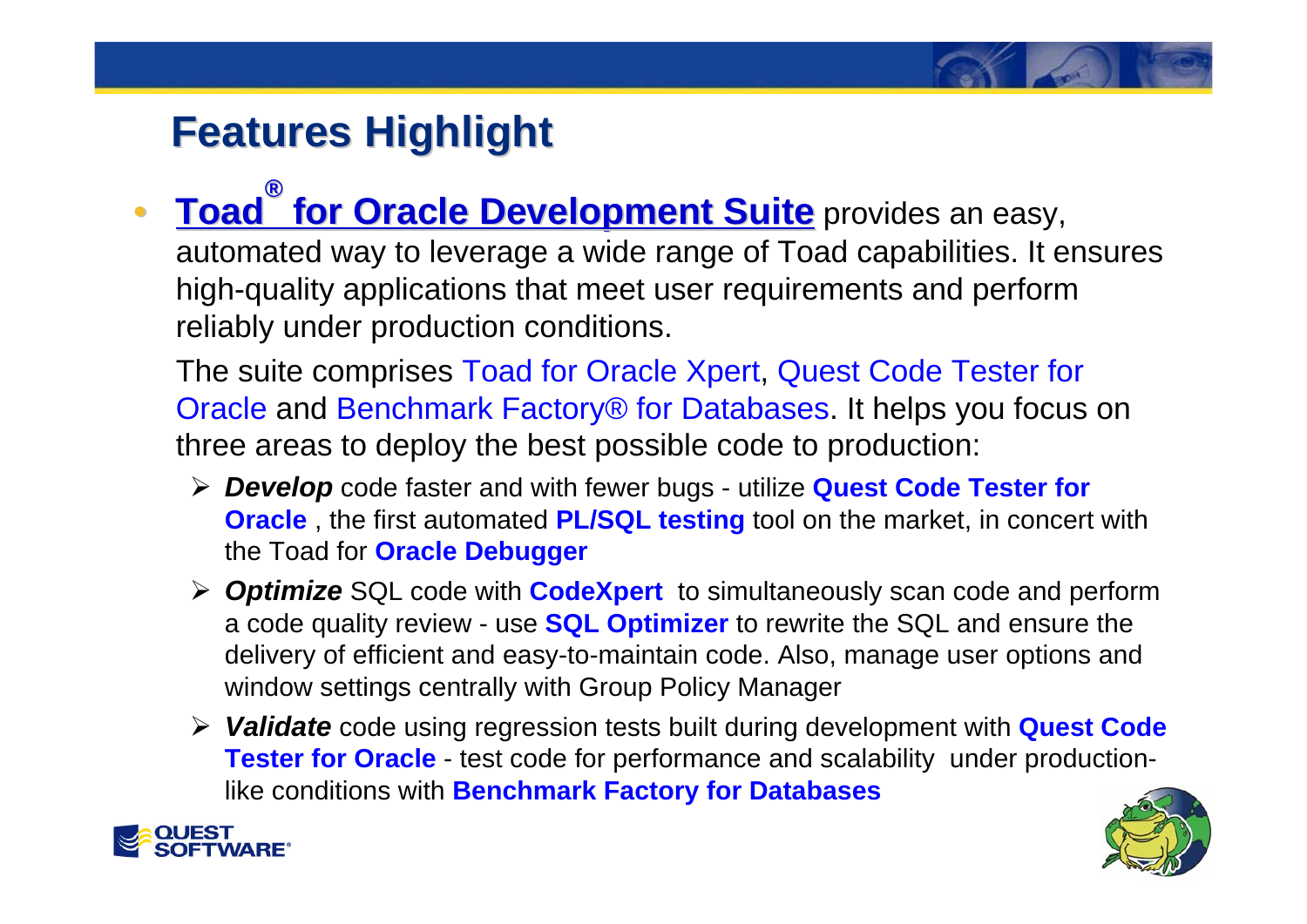•**• Toad<sup>®</sup> for Oracle DB Admin Module** (formerly Toad DBA Module) helps maintain database health and stability. It ensures the best possible efficiency and performance while minimizing the impact of changes to your database environment.

The DB Admin Module not only automates administration and reporting tasks, but it also provides a workflow that allows you to easily transition from one task to another. The Toad for Oracle DB Admin Module facilitates database administration tasks with a powerful browser-based view of performance information across multiple database instances, right down to the user session level. With the Toad or Oracle DB Admin Module, administrators can quickly:

- ¾ Navigate across multiple databases and perform object management with the Database Browser
- ¾ Generate synchronization scripts, and compare and synchronize database schemas
- ¾ View Oracle performance metrics using **StatsPack Browser** or the **AWR** (Automatic Workload Repository) Browser
- ¾ Manage Oracle user accounts
- ¾ Execute a **86-point health check**, complete with **23 vulnerability assessment** checks
- ¾ Utilize the **export file browser**
- ¾ Perform **Tablespace Management**
- $\triangleright$  Schedule batch jobs



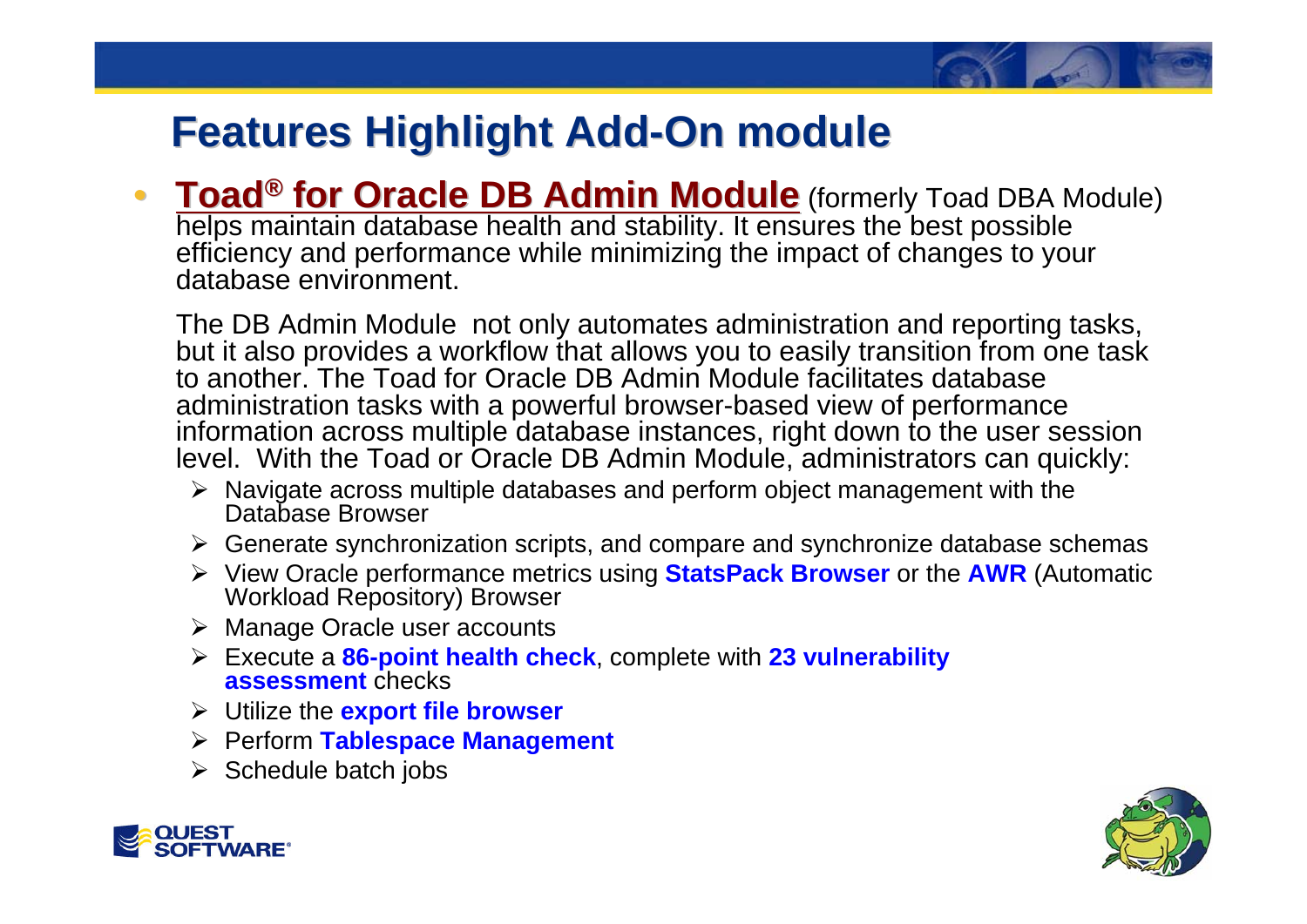- •**Quest Code Tester for Oracle** by automating the test process, Quest Code Tester for Oracle helps you quickly build tests for both existing and new programs. These tests can be run as you develop your code and as regression tests before the code enters production, ensuring that your programs will remain free of bugs throughout their years of use and maintenance. Here's how Quest Code Tester revolutionizes the PL/SQL testing experience:
	- ¾ Rather than writing lengthy test scripts, you describe the required tests or expected behavior of the program through an intuitive graphical interface
	- ¾ Quest Code Tester then generates a PL/SQL test package that exercises programs according to the inputs you have provided
	- ¾ You can run your tests through the user interface (as an aid to development) and in batch mode (regression testing) via a command line interface
	- ¾ Quest Code Tester automatically verifies the results and displays them in an intuitive "red-light, green-light" (pass/fail) Results Viewer -- you can also ask Code Tester to generate code profiling data, from which you can produce code coverage reports
	- ¾ Test definitions and results are stored in a repository (Oracle backend), from which you can generate reports and analyze the quality and quantity of testing



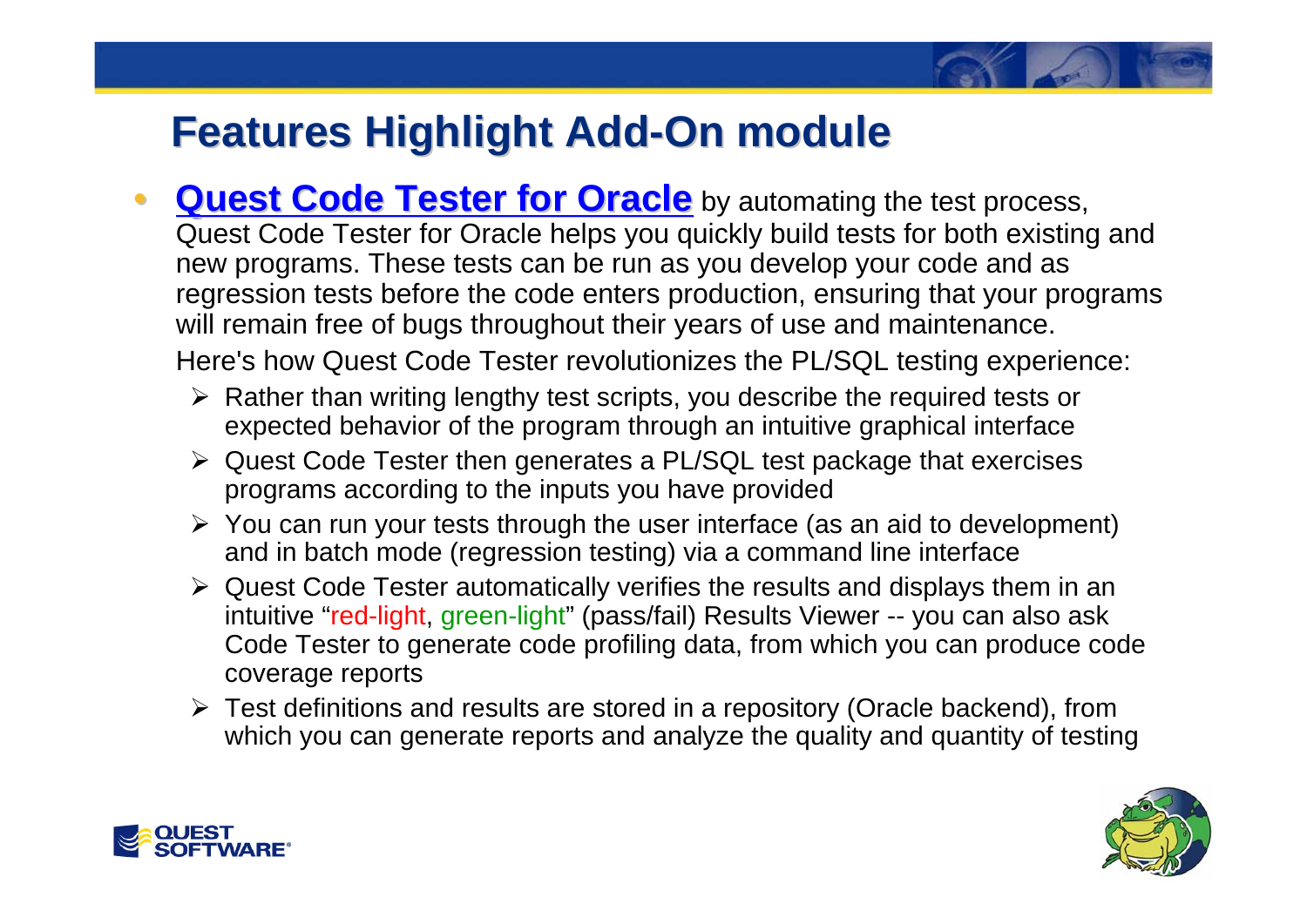- $\bullet$ **• Toad<sup>®</sup> Data Modeler** is a cost-effective, yet powerful data modeling and design tool that is built for the *individual* developer, DBA and data architect.
	- ¾ Quickly and automatically generate **new database structures** or **make changes** to existing models
	- ¾ Visually create structures with an **Entity Relationship Diagram**
	- ¾ Easily **reverse engineer** databases
	- ¾ **Migrate data structures** from one database version or platform to another
	- ¾ **Generate detailed reports** for documenting existing database structures
	- ¾ Model according to **business requirements** by adding logical data to your diagrams
	- ¾ **Synchronize a model** with the physically existing database using "ALTER" script generation (Oracle only) and Model Merge features



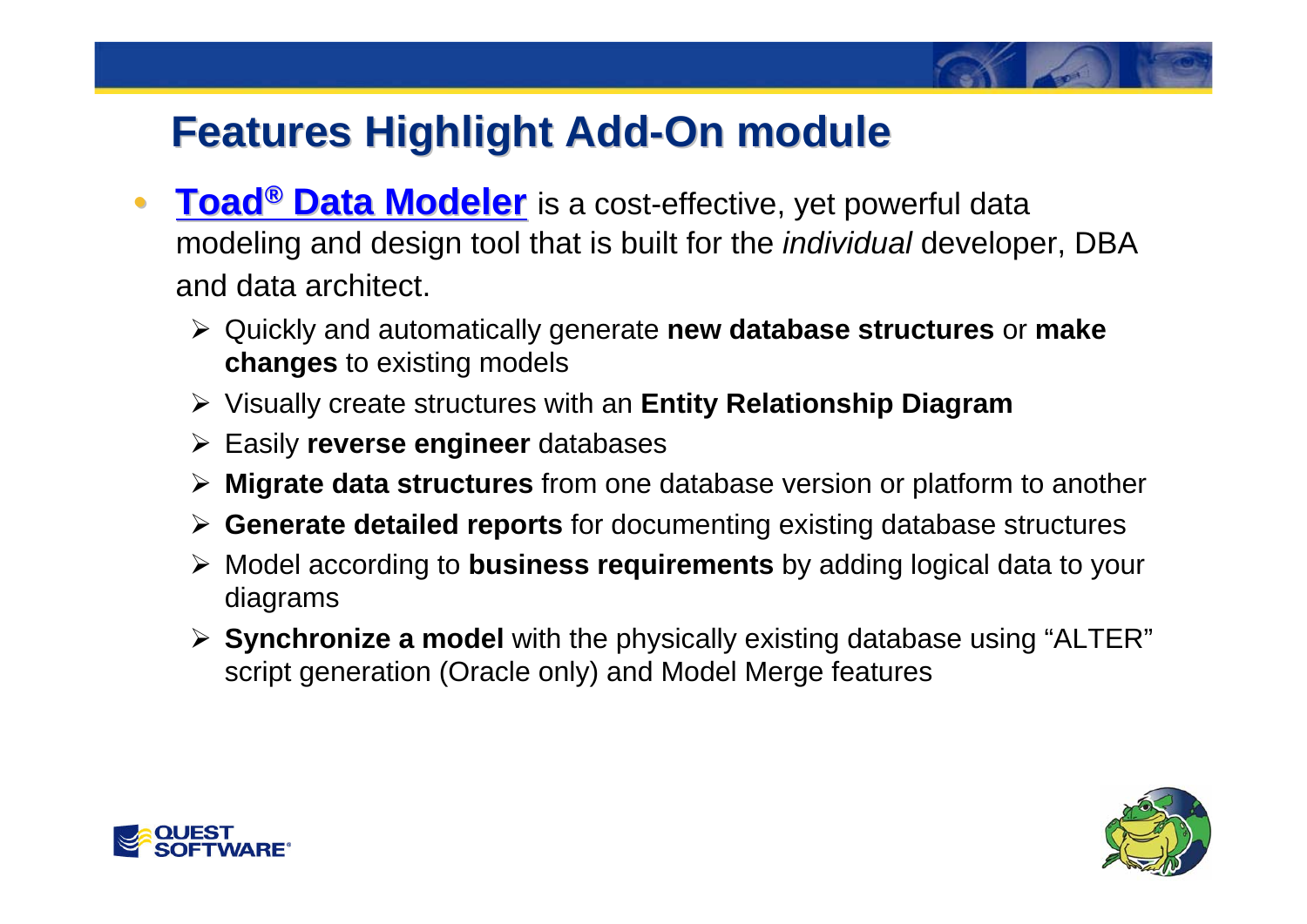#### •**Benchmark Factory<sup>®</sup> for Databases** supports

database developers, DBAs and QA/Software testing teams in the following ways:

#### ¾ *Database workload generation*

Replay production or synthetic activity in test or development environments to simulate real world production loads. Understand future performance problems and do "what-if" analysis using actual transactions workloads.

#### ¾ *Database code scalability testing*

Easily perform load tests on SQL scripts, PL/SQL, T-SQL code, and stored procedures under different concurrent user configurations.

**Benchmark Factory** also integrates with Quest's SQL Tuning products, such as **Quest® [SQL Optimizer](http://www.quest.com/SQL-Optimizer-for-Oracle/)**, to fix any code performance issues found prior to production deployment.

#### ¾ *Industry standard benchmark testing*

Simulate real database application workloads using out-of-the-box industry standard benchmarks (TPC-C, TPC-H, TPC-D, ASP3AP, and Scalable Hardware). Evaluate database scalability, test hardware/configurations, and determine system throughput.

### ¾ *Virtual user (VU) and transaction load simulation*

Determine system throughput and find database breaking points. View statistics, such as run times and transactions per second, on simulated users and workloads.

**1** 

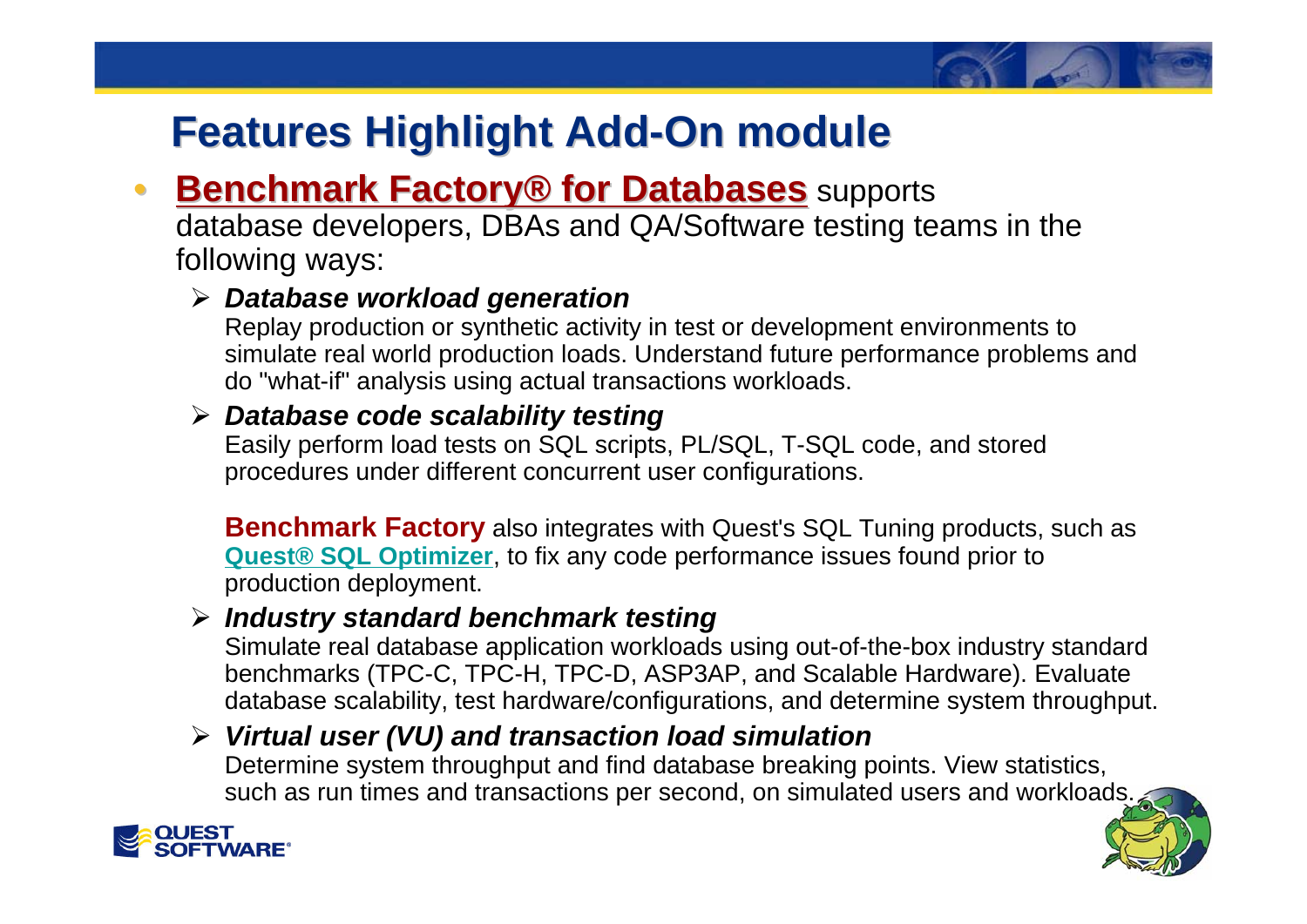#### $\bullet$ **Spotlight<sup>®</sup> on Oracle** The FASTEST way to find and fix Oracle performance bottlenecks

- ¾ Discover hard-to-find bottlenecks that comprise up to 80% of performance issues
- $\triangleright$  Eliminate guesswork in identifying and fixing problems in the Oracle database
- $\triangleright$  Instant visual comprehension, via an intuitive GUI, of performance bottlenecks for quick time to resolution
- $\triangleright$  Prevent or minimize unplanned downtime of the database



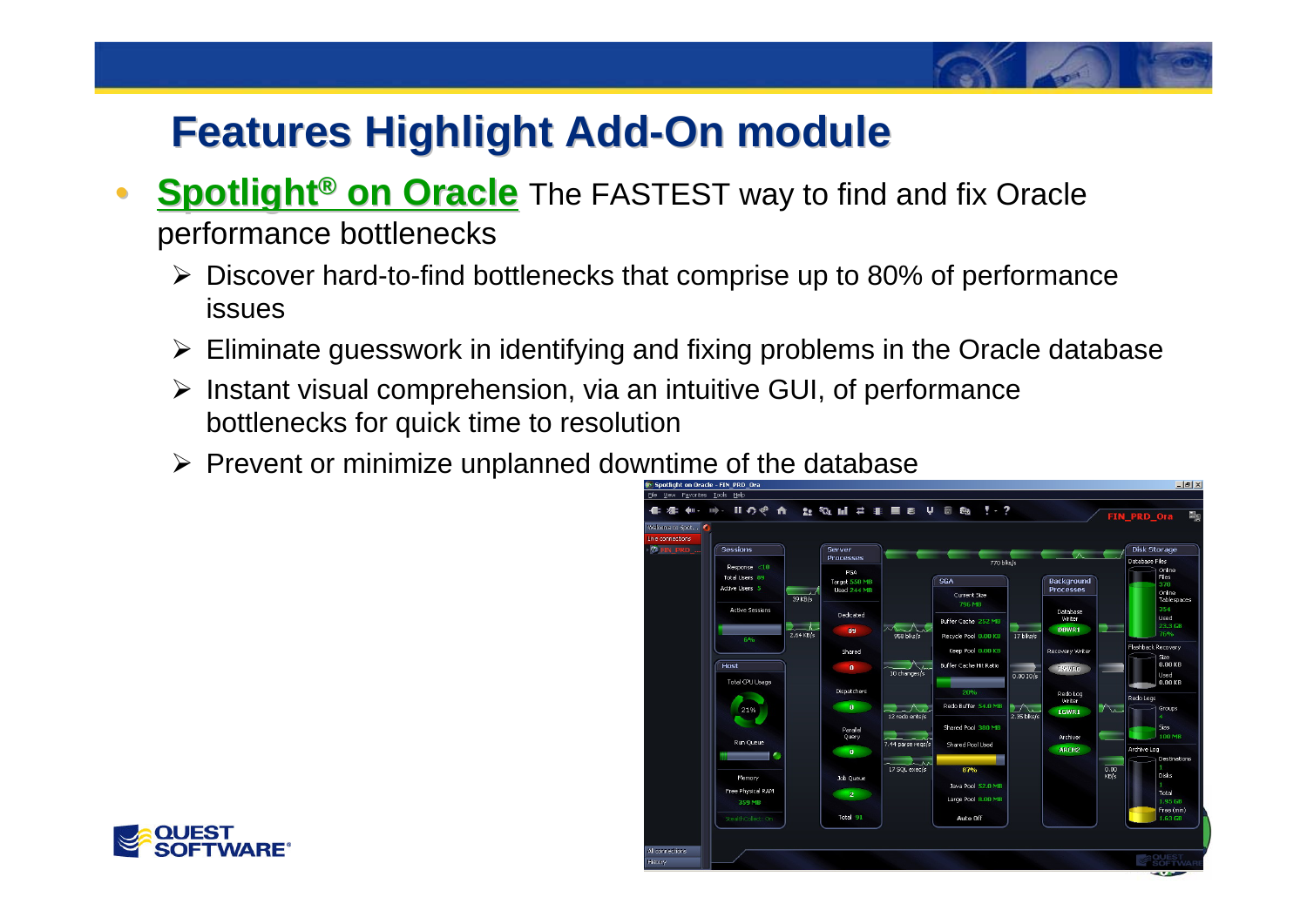### **Toad for Oracle 9.6 Developer Bundles**

**Toad for OracleT he develo pment tool of choice for database professionals w orld wide.** 

**Toad for Oracle is the essential tool for an Ora cle dev eloper to perform daily tasks efficiently and accurately.**

*New for Toad for Oracle 9.6:*

• **PL/SQL debugger**

• **Knowledge Xpert for PL/SQL and Oracle Administration**•**Simplified customization** • **Improved PL/SQL Profiler**

#### **Toad for Oracle Professional**

**Built for developers that focus on b uil ding code with for quality and maintainability.**

**Includes all functionality in the Toad for Oracle base edition, plus:**

• **Code Xpert** • **Exp ort Fil e Browser**

*New for Toad for Oracle 9.6:*

• **Import/Export utility wizards**

• **Code Xpert –updated t osimplify reporting; plus new "Toad Code Rating" – green, y ellow, r e d**

**Toad for Oracle Xpert**

**Designed f or develop ers with SQL t uning respo nsibilities that need to ensure optimal database performance**

Includes functionality in **Toad for Oracle Professional, plus Quest SQL O ptimizer for Ora cle, which includes:** 

• **SQL Scanner**

• **Virtual I ndex Generator**

*New for Toad for Oracle 9.6 –SQL Optimizer 7.3* • **Integration with Benchmark Factory**

- **Users can select where code is tuned (SQ L Lab or Batch Optimizer)**
- **Users can use a "Plan"table from a different schema**

#### **Toad Development Suite for Oracle**

**Enables Database Dev elopment Best Practices and ensures that the best possible code is deployed t o production.**

**Integrated suite of three tools:** • **Toad for Ora cle Xpert** • **Quest Code Tester for Oracle**•**Benchmark Factory for Databases Oracle Edition**

*New for Toad for Oracle 9.6:*• **Greater workflowintegration with Quest** 

**Code Tester for Oracle 1.8** 

*New for Quest Code Tester for Oracle 1.8*• **User Interface enhancements**